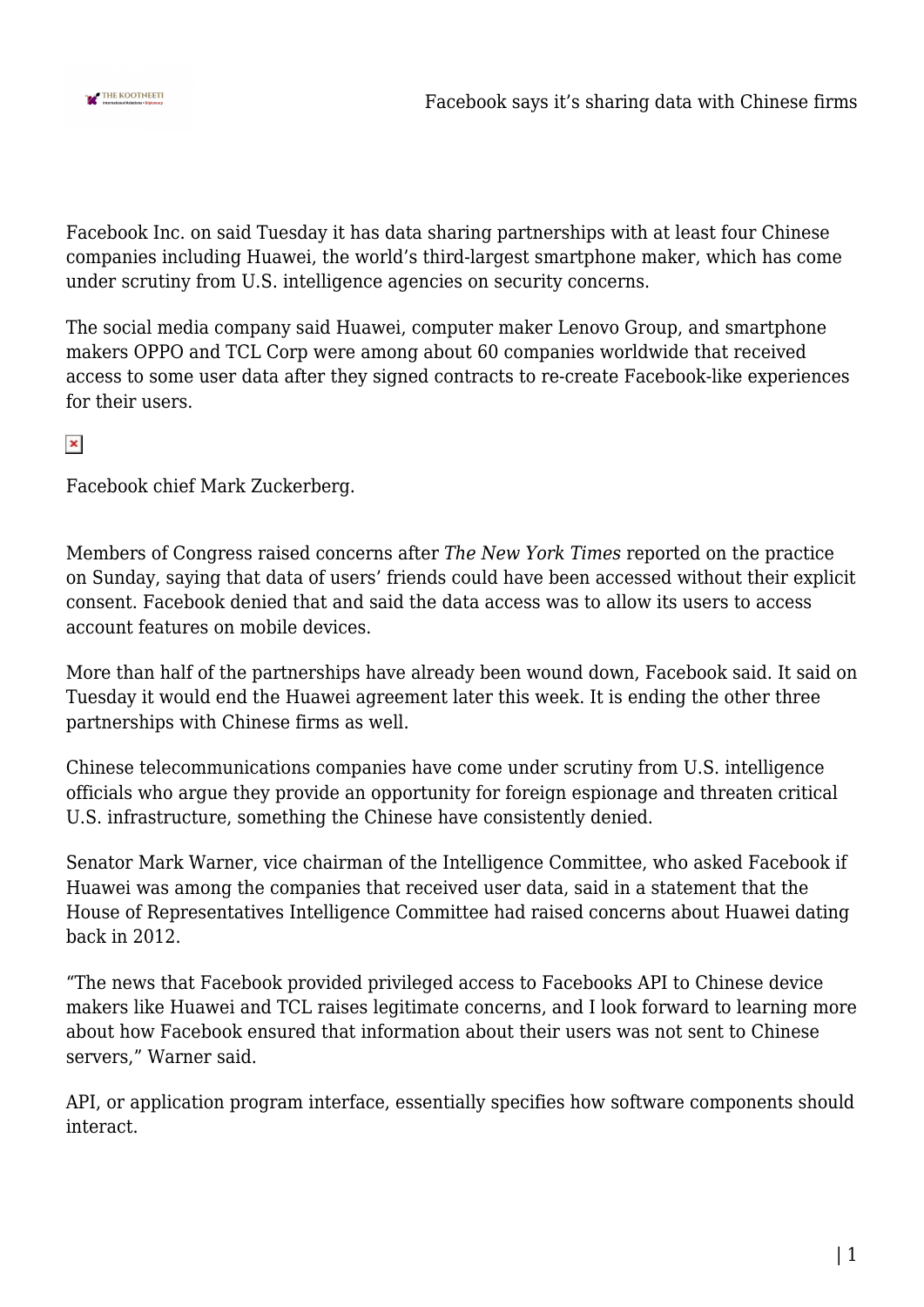

A Facebook executive said the company had carefully managed the access it gave to the Chinese companies.

"Facebook along with many other U.S. tech companies have worked with them and other Chinese manufacturers to integrate their services onto these phones," Francisco Varela, vice president of mobile partnerships for Facebook, said in a statement. "Facebook's integrations with Huawei, Lenovo, OPPO, and TCL were controlled from the get-go and we approved the Facebook experiences these companies built."

Varela added that "given the interest from Congress, we wanted to make clear that all the information from these integrations with Huawei was stored on the device, not on Huawei's servers."

Response demanded from Zuckerberg

Earlier on Tuesday, the Senate Commerce Committee demanded that Facebook's chief executive officer, Mark Zuckerberg, respond to a report that user data was shared with at least 60 device manufacturers, weeks after the social media company said it would change its practices after a political firm got access to data from millions of users.

Senators John Thune, the committee's Republican chairman, and Bill Nelson, the ranking Democrat, on Tuesday, wrote to Zuckerberg after *The New York Times* reported that manufacturers were able to access data of users' friends even if the friends denied permission to share the information with third parties.

The data sharing mentioned in the *Times* story was used over the last decade by about 60 companies, including Amazon Inc., Apple Inc, Blackberry Ltd, HTC Corp, Microsoft Corp and Samsung Electronics Co Ltd, Ime Archibong, Facebook vice president of product partnerships, wrote in a blog post on June 3.

The *Times* said Facebook allowed companies access to the data of users' friends without their explicit consent, even after it had declared it would no longer share the information with outsiders.

Archibong said the data was only shared with device makers in order to improve Facebook users' access to the information. "These partners signed agreements that prevented peoples Facebook information from being used for any other purpose than to recreate Facebook-like experiences."

Regulators and authorities in several countries have increased scrutiny of Facebook after it